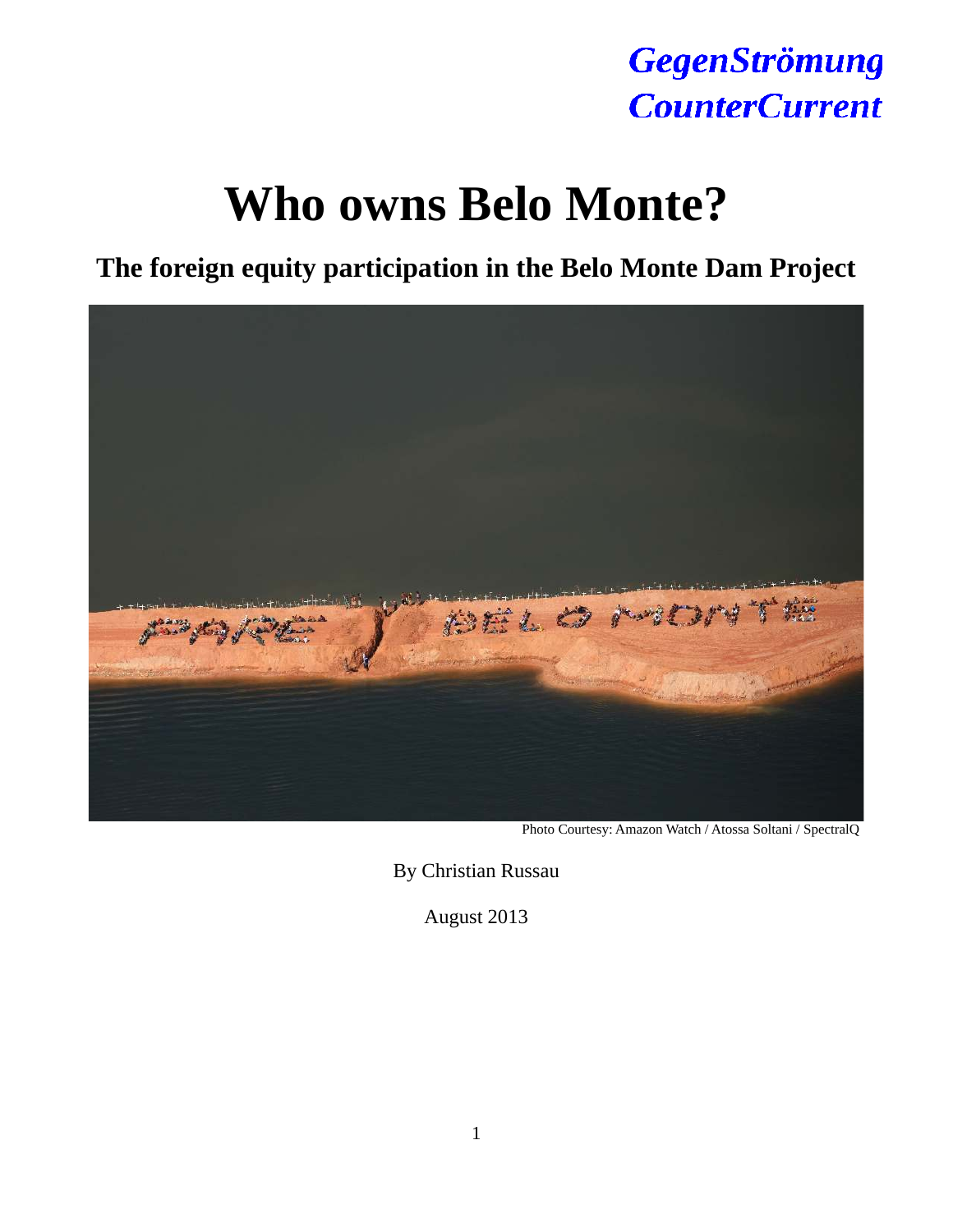### **Executive Summary**

The Belo Monte dam project is widely believed to be a national project owned, constructed and financed by Brazilian consortia. This analysis shows however, that roughly 10 % are indirectly owned by foreign – including European – corporations. Given the dam's tremendous environmental and human rights impacts, this case shows once more the lack of effective policies of these corporations to prevent their capital from getting involved in human rights abuses and environmental destruction. While the individual shares may be small, they point at the urgent need for implementing dam and human rights policies.

## **Table of Contents**

| Conclusion: why is it important to name the foreign companies' direct or indirect involvement in |  |
|--------------------------------------------------------------------------------------------------|--|
|                                                                                                  |  |

## **Tables**

| 4                                                                                       |
|-----------------------------------------------------------------------------------------|
| 5                                                                                       |
| 5.                                                                                      |
| 6                                                                                       |
| 6                                                                                       |
| 6                                                                                       |
| 8                                                                                       |
| Transnational Capital Investment in companies that invest in Belo Monte companies<br>11 |
|                                                                                         |

#### **Publishing information:**

GegenStrömung – CounterCurrent Siemensstr. 10 | 14482 Potsdam [|www.gegenstroemung.org](http://www.gegenstroemung.org/) Berlin, August 2013 |Author: Christian Russau | Translation: Antje Kleine Wiskott & Felicitas Röhrig

*The contents of this publication are the sole responsibility of the the author. This publication has been produced with financial support from:*





Brot für die Welt-Evangelischer Entwicklungsdienst

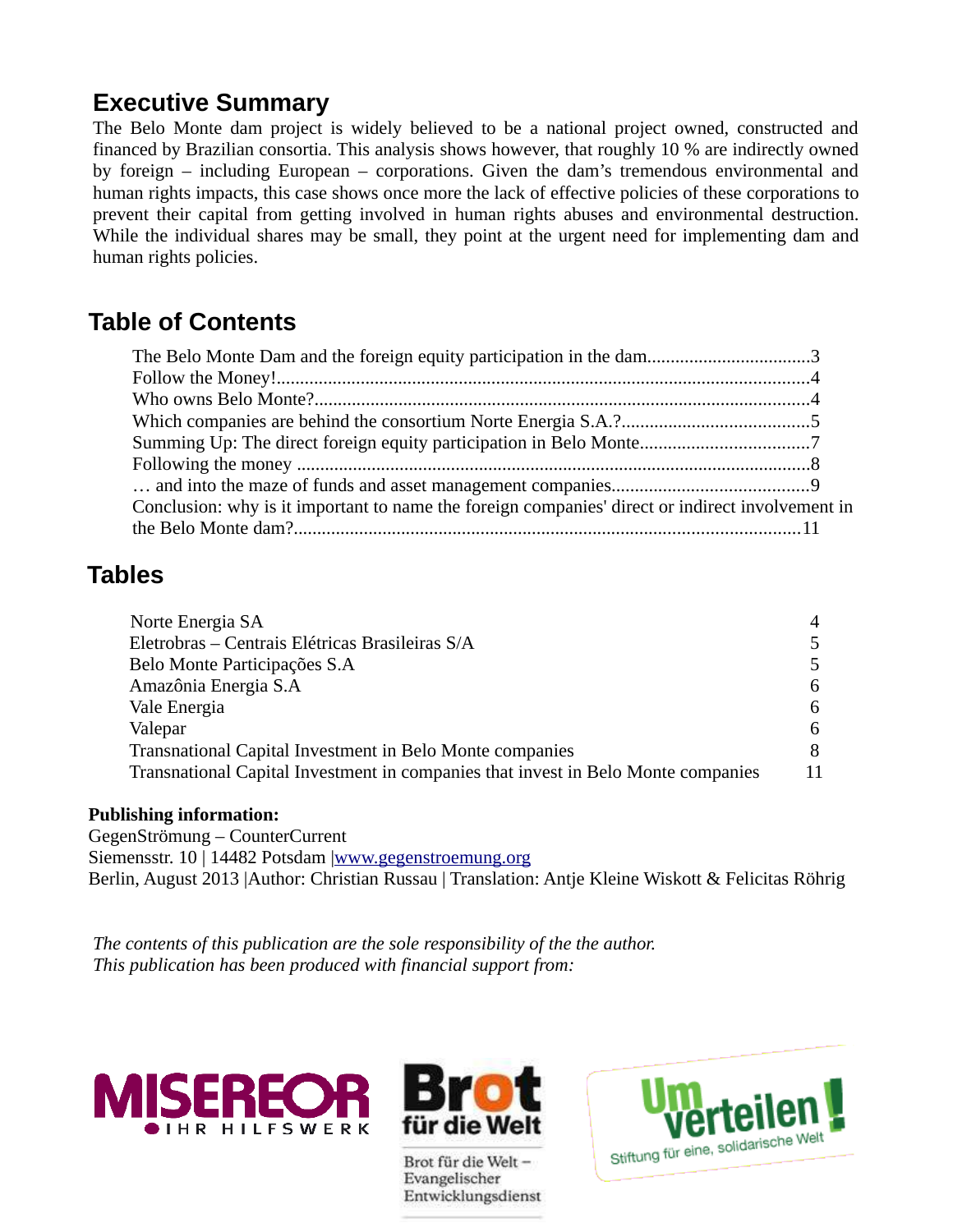#### <span id="page-2-0"></span>**The Belo Monte Dam and the foreign equity participation in the dam**

The Belo Monte dam in the Brazilian State of Pará is to be the third largest dam in the world. Its social and environmental impacts have been documented in detail.<sup>[1](#page-2-1)</sup> The participation of transnational (including in a number of cases European) companies in the project has been criticized both by persons affected and NGOs<sup>[2](#page-2-2)</sup>, while it has been widely demanded to finally create a legislative framework for the operating methods – including monitoring, controlling and accountability – of European companies abroad.<sup>[3](#page-2-3)</sup> The companies involved in the project violate their responsibility to respect human rights, as set out, for instance, in the UN Guiding Principles on Business and Human Rights<sup>[4](#page-2-4)</sup>. In Europe, central to the concern over the past few years have been the suppliers as the Austrian **Andritz[5](#page-2-5)** , the French **Alstom** and the German **Voith**[6](#page-2-6) , **Siemens**[7](#page-2-7) , and **Daimler**[8](#page-2-8) on the one hand and insurers and reinsurers like the Spanish **Mapfre**[9](#page-2-9) , and the German **Allianz[10](#page-2-10)** and **Munich Re**[11](#page-2-11) of the dam.

Regarding the ownership and financing of the dam, it is widely held that it is a national undertaking, owned by Brazilian companies and mainly funded by the public Brazilian Development Bank BNDES (Banco Nacional de Desenvolvimento Econômico e Social $)^{12}$  $)^{12}$  $)^{12}$ . **However, more detailed analysis reveals that roughly 10 % of the project are indirectly owned by international corporations and finance institutions.**

With the following analysis we intend to showcase the corporations standing behind the companies that are directly involved in the Belo Monte project.



Photo: GegenStrömung | CounterCurrent

Our central aim is to uncover who holds what share in which company and what this means for the resulting indirect co-ownership structure – expressed as a percentage and the share of megawatt – of

[http://www.business-humanrights.org/SpecialRepPortal/Home/Protect-Respect-Remedy-Framework/GuidingPrinciples.](http://www.business-humanrights.org/SpecialRepPortal/Home/Protect-Respect-Remedy-Framework/GuidingPrinciples) The participation of these transnational companies in the Belo Monte dam violates their responsibility for human rights, as put for example for the case of Siemens:

[http://www.kritischeaktionaere.de/fileadmin/Dokumente/Gegenantraege\\_2013/KA\\_Gegenantraege\\_Siemens\\_HV\\_2013](http://www.kritischeaktionaere.de/fileadmin/Dokumente/Gegenantraege_2013/KA_Gegenantraege_Siemens_HV_2013.pdf) [.pdf](http://www.kritischeaktionaere.de/fileadmin/Dokumente/Gegenantraege_2013/KA_Gegenantraege_Siemens_HV_2013.pdf)

- <span id="page-2-5"></span> $\frac{5}{5}$  See http://plattformbelomonte.blogspot.de/2012/03/kritik-andritz-ag-wegen-beteiligung.html
- <span id="page-2-6"></span><sup>6</sup> See http://amerika21.de/nachrichten/2012/06/52811/proteste-belo-monte-voith
- <span id="page-2-7"></span>7 See http://blogs.taz.de/latinorama/2013/02/03/aktionarsversammlungen-2-siemens-und-belo-monte/<br>8 See http://www.gegenetreemung.org/drupal/de/pede/114 More information on Deimler and Bole M

<span id="page-2-9"></span><sup>9</sup> See http://www.banktrack.org/show/dodgydeals/belo\_monte\_dam#tab\_dodgydeals\_finance

<span id="page-2-1"></span><sup>1</sup> http://www.internationalrivers.org/campaigns/belo-monte-dam

<span id="page-2-2"></span><sup>2</sup> http://blogs.taz.de/latinorama/2013/04/25/aktionarsversammlungen-3-proteste-gegen-die-munchener-ruck-und-deren-be teiligung-am-belo-monte-staudamm/

<span id="page-2-3"></span><sup>3</sup> http://www.corporatejustice.org/?lang=en

<span id="page-2-4"></span><sup>4</sup> "Guiding Principles on Business and Human Rights: Implementing the United Nations 'Protect, Respect and Remedy' Framework", see

<span id="page-2-8"></span>See [http://www.gegenstroemung.org/drupal/de/node/114.](http://www.gegenstroemung.org/drupal/de/node/114) More information on Daimler and Belo Monte see http://www.banktrack.org/show/dodgydeals/belo\_monte\_dam#tab\_dodgydeals\_companies

<span id="page-2-10"></span><sup>10</sup> http://blogs.taz.de/latinorama/2013/05/09/aktionarsversammlungen-4-allianz-wegen-staudamm-belo-monte-in-der-kriti  $k/$ 

<span id="page-2-11"></span><sup>&</sup>lt;sup>11</sup> http://www.banktrack.org/show/dodgydeals/belo\_monte\_dam#tab\_dodgydeals\_finance<br><sup>12</sup> http://libraryouroparl.wordpress.com/2013/07/06/brazils.belo\_monte\_dam\_project\_finance

<span id="page-2-12"></span><sup>12</sup> http://libraryeuroparl.wordpress.com/2013/07/06/brazils-belo-monte-dam-project-financial-impact-indigenous-peoplesrights-the-environment/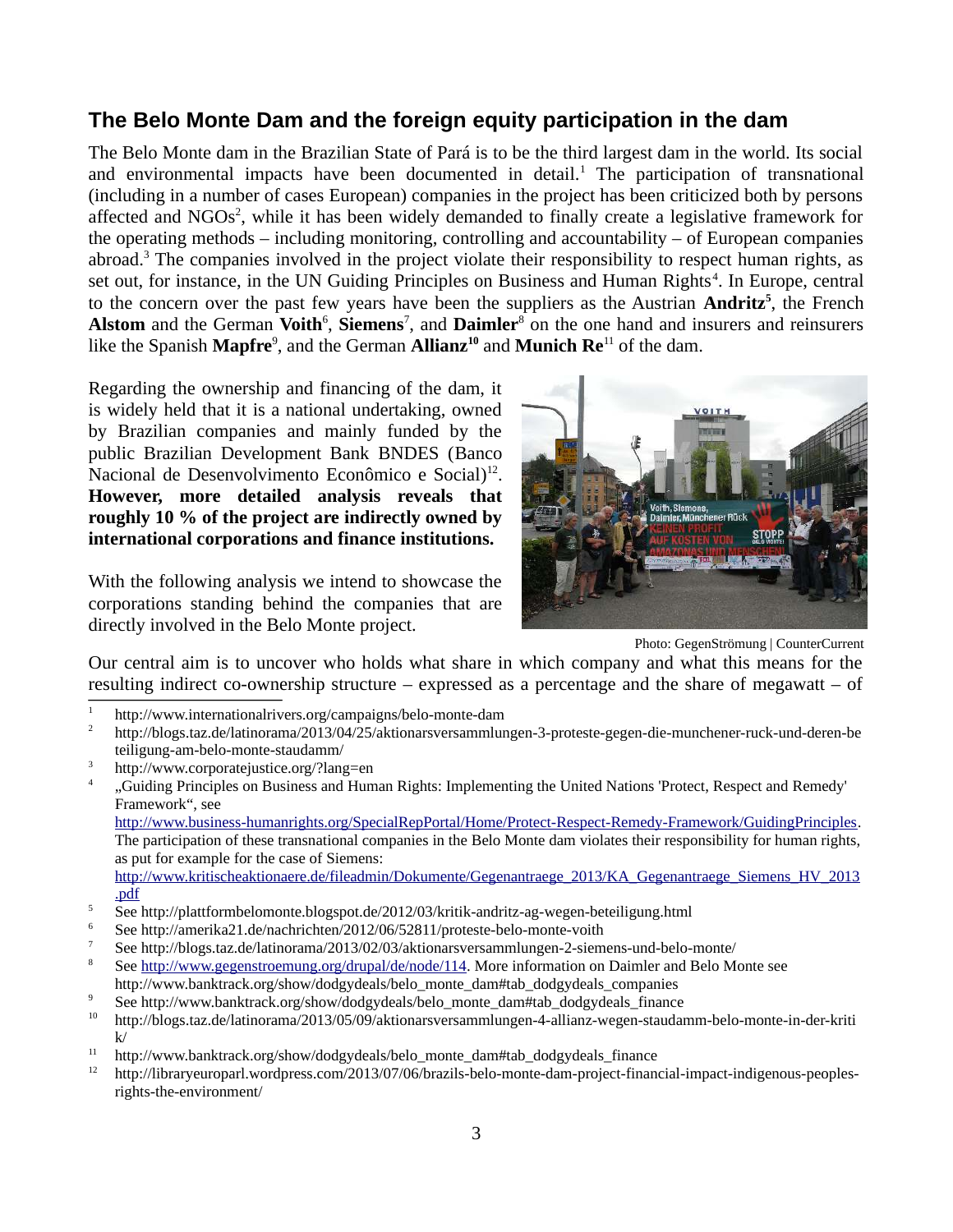this huge infrastructure scheme. Our analysis particularly focusses on the question of foreign equity participation in the Belo Monte dam.

#### <span id="page-3-1"></span>**Follow the Money!**

The following breakdown<sup>[13](#page-3-2)</sup> of the complex ownership structures of the corporations engaged in Norte Energia, the Brazilian consortium that owns the Belo Monte dam, is based on information that is publicly available in accordance with the prevailing rules of the capital market. The analysis deliberately does not distinguish between *preferred* or *common shares* (*ações preferenciais* or *ações ordinárias*) [14](#page-3-3) *.* Although there exist differences in terms of voting rights and possibilities of (in-)direct influence on the behaviour of the company, it does not touch the ownership structures and the resulting dividends, and thus the flow of profit. "Follow the Money!" is therefore our motto in order to determine which international corporations are involved in the project.

#### <span id="page-3-0"></span>**Who owns Belo Monte?**

The future Belo Monte Dam is owned by several shareholders who join forces in an association called **Norte Energia** S.A., which has been awarded the construction and operation rights in the public auction on 20 April 2010. When three of the initial shareholders, Queiroz Galvão, J. Malucelli (partially) and Gaia, withdrew from the consortium, they were substituted by new shareholdings or additional purchase by already existing shareholders.

**Norte Energia S.A.** is now composed by the following companies:

|               | Norte Energia S.A.                                                                     |  |  |
|---------------|----------------------------------------------------------------------------------------|--|--|
|               | 100% Belo Monte                                                                        |  |  |
|               | 15.00% Eletrobras - Centrais Elétricas Brasileiras S/A                                 |  |  |
|               | Chesf - Companhia Hidro Elétrica do São<br>15.00% Francisco (Eletrobras-Tochter)       |  |  |
|               | Eletronorte - Centrais Elétricas do Norte do<br>19.98% Brasil S/A (Eletrobras-Tochter) |  |  |
| 10.00% Social | Petros - Fundação Petrobras de Seguridade                                              |  |  |
|               | 10.00% Funcef - Fundação dos Economiários Federais                                     |  |  |
| 10.00% S.A.)  | Belo Monte Participações S.A. (Neoenergia                                              |  |  |
| 9.77% Light)  | Amazônia - Amazônia Energia S.A. (Cemig und                                            |  |  |
|               | 9.00% Vale - VALEPAR                                                                   |  |  |
|               | Sinobras - SIDERÚRGICA NORTE BRASIL                                                    |  |  |
| $1.00\%$ S.A. |                                                                                        |  |  |
|               | 0.25% J.Malucelli Energia                                                              |  |  |
| 100.00% Total |                                                                                        |  |  |

<span id="page-3-2"></span><sup>&</sup>lt;sup>13</sup> Glattfelder JB, Battiston S (2009) "Backbone of complex networks of corporations: The flow of control" distinguish between direct control and network control, i.e. through further shareholdings and their ramifications (see [http://www.plosone.org/article/info%3Adoi%2F10.1371%2Fjournal.pone.0025995#s5\)](http://www.plosone.org/article/info%3Adoi%2F10.1371%2Fjournal.pone.0025995#s5).

<span id="page-3-3"></span><sup>14</sup> The Brazilian Instituto Mais Democracia deliberately bases its analysis "Who are the owners of Brazil?" ("Quem são os proprietários do Brasil?") on the *ações ordinárias*, as they guarantee their shareholders voting rights and therefore control and influence. Please see http://www.proprietariosdobrasil.org.br/index.php/en/metodologia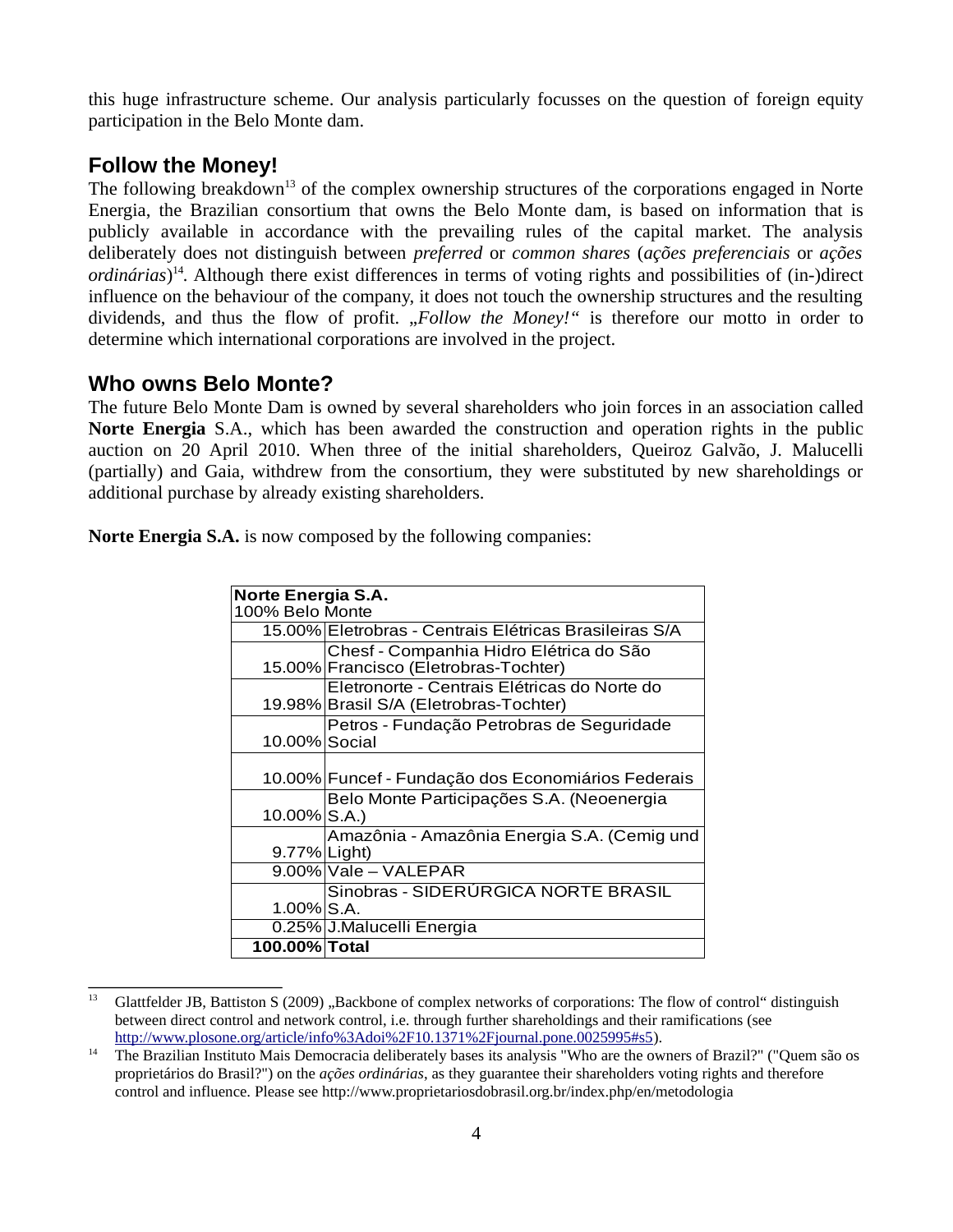#### <span id="page-4-0"></span>**Which companies are behind the consortium Norte Energia S.A.?**

49.98% of the shares of **Norte Energia** are held by the mainly public electricity suppliers of the Eletrobras group: **Eletrobras itself holds directly 15% share of Belo Monte dam, the 100%-subsidiaries of Eletrobras – Chesf** and **Eletronorte – accounts for 15% respectively 19.98% of the dam**. Of Eletrobras and all their subsidiaries, 44.63% is held by the **Brazilian State**, 11.88% by the public **BNDES** and 8.65% by the US American **JPMorgan Chase Bank** (through their shareholding in the parent group Eletrobras<sup>[15](#page-4-1)</sup>.

| Eletrobras, Chesf, Eletronorte:<br>Eletrobras - Centrais Elétricas Brasileiras S/A<br>(49.98% Belo Monte) |                                                  |  |
|-----------------------------------------------------------------------------------------------------------|--------------------------------------------------|--|
|                                                                                                           | 44.63% Brazilian State                           |  |
|                                                                                                           | <b>BNDES</b> – Banco Nacional de Desenvolvimento |  |
|                                                                                                           | 11.88% Econômico e Social                        |  |
|                                                                                                           | 8.65% JP Morgan Chase                            |  |
|                                                                                                           | 2.03% Fonds Skagen K T Verdipapirfond            |  |
|                                                                                                           | 32.81% free float                                |  |
| 100.00% Total                                                                                             |                                                  |  |

**Petros** and **Funcef** are big Brazilian pension funds, each of which holds 10% in Belo Monte.

The holding **Belo Monte Participações** S.A. owns 10% in Belo Monte and belongs to **Neoenergia** S/A. 39% of this company are held by the Spanish **Iberdrola Energia S/A**. The pension funds of the employees of Banco do Brasil, **Previ**, holds 22.24%. Two further shareholdings of the **Banco do Brasil** (the BB Banco de Investimento S.A. with 11.99% and the Fundo Mútuo de Inv. em Ações – BB Carteira Livre I with 26.77% of shares) also have additional ownership in Neoenergia.

| <b>Belo Monte Participações S.A.:</b><br>Neoenergia S.A. (10% Belo Monte) |                                        |  |
|---------------------------------------------------------------------------|----------------------------------------|--|
|                                                                           | 39.00% Iberdrola Energia S/A           |  |
|                                                                           | Previ - Caixa de Previdência dos       |  |
|                                                                           | 22.24% Funcionários do Banco do Brasil |  |
|                                                                           | 11.99% BB Banco de Investimento S.A    |  |
|                                                                           | Fundo Mútuo de Inv. em Ações - BB      |  |
|                                                                           | 26.77% Carteira Livre I                |  |
| 100.00% Total                                                             |                                        |  |

The holding **Amazônia Energia S.A.** belongs to the partly public electricity providers **Cemig** and **Light**, which purchased 9.77% of the shares of the consortium of Norte Energia in Octobre 2011, after Queiroz Galvão (2.51%), OAS (2.51%), Contern (1.25%), Cetenco (1.25%), Galvão Engenharia

<span id="page-4-1"></span><sup>15</sup> See<http://www.econoinfo.com.br/governanca/estrutura-acionaria?ce=ELET>and the notional interest of J.P.Morgan Chases in Eletrobras due to the division between common and preferred shares (Ações Ordinárias: 76,248,894 (7.01%), Ações Preferenciais: 37,460,162 (14.10%)).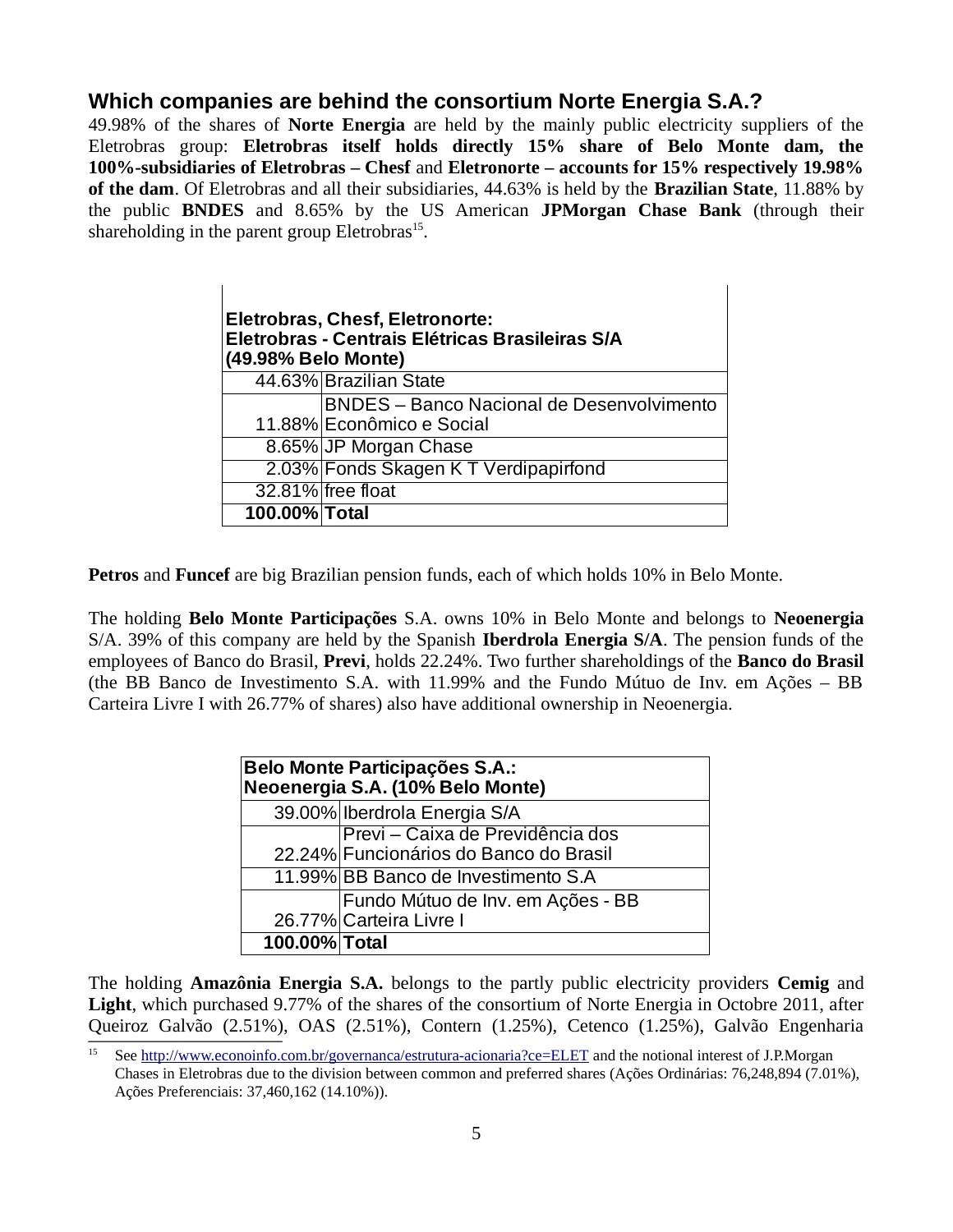(1.25%) and J. Malucelli (1%, reduced its shareholding to 0.25%) had given up their shares due to the economically insecure prospects of the project.<sup>[16](#page-5-0)</sup> Cemig is owned with 22.27% by the Brazilian State of Minas Gerais, 14.41% by the energy company AGC Energia SA – a subsidiary of the construction company Andrade Gutierrez – and by further shareholders, among which the US American **BlackRock Inc.**, one of the world's leading asset management companies, holding 5.29%.

| AMAZÔNIA ENERGIA S.A.:<br>(9.77% Belo Monte) |                               |                           |                                                     |
|----------------------------------------------|-------------------------------|---------------------------|-----------------------------------------------------|
| 74.05% CEMIG Geração e Transmissão<br>S/A    |                               | 25.50 % Light Energia S/A |                                                     |
|                                              | 22.27% Estado de Minas Gerais |                           | Companhia Energética de Minas<br>26.06% Gerais S/A) |
|                                              | 14.41% AGC Energia SA         |                           | 13.46% BNDES Participações S/A                      |
|                                              | 5.29% Blackrock Inc.          |                           | RME Rio Minas Energia<br>13.03% Participações       |
|                                              | 58.03% free float             |                           | Luce Empreendimentos e<br>13.03% Participações S.A. |
|                                              |                               |                           | 34.42% free float                                   |
| 100.00% Total                                |                               | 100.00% Total             |                                                     |

**Vale Energia S.A.** purchased 9% in Belo Monte when a few companies formerly engaged in the Norte Energia consortium sold their shares due to corporate risk. In terms of shareholdings, these 9% are spread as follows: **Valepar** (33.7%), **BNDES Participações S/A** (5.3%) and 61% **free float** (divided in 20% national and 41% international free float).

| <b>Vale Energia</b><br>(9% Belo Monte) |                               |  |
|----------------------------------------|-------------------------------|--|
|                                        | 33.70% Valepar                |  |
|                                        | 5.30% BNDES Participações S/A |  |
|                                        | 20.00% free float (Braz.)     |  |
|                                        | 41.00% free float (intern.)   |  |
| 100.00% Total                          |                               |  |

**Valepar** itself holds 33.7% of the 9% in Belo Monte and consists of **Litel Participações S.A.** (49%), **Bradespar S.A.** (21,2%), the government-owned development bank **BNDES** (through BNDES Participações S/A) with 11.5% and the Japanese company **Mitsui** holding 18.20% of the shares.

| <b>Valepar</b><br>(33.7% of 9% Belo Monte) |                                |  |
|--------------------------------------------|--------------------------------|--|
|                                            | 49.00% Litel Participações S.A |  |
|                                            | 21.20% Bradespar S.A           |  |
|                                            | 18.20% Mitsui & CO. LTD        |  |
|                                            | 11.50% BNDES Participações S/A |  |
|                                            | 0.10% free float               |  |
| 100.00% Total                              |                                |  |

<span id="page-5-0"></span><sup>16</sup> See http://www1.folha.uol.com.br/mercado/996914-cemig-e-light-compram-participacao-em-belo-monte.shtml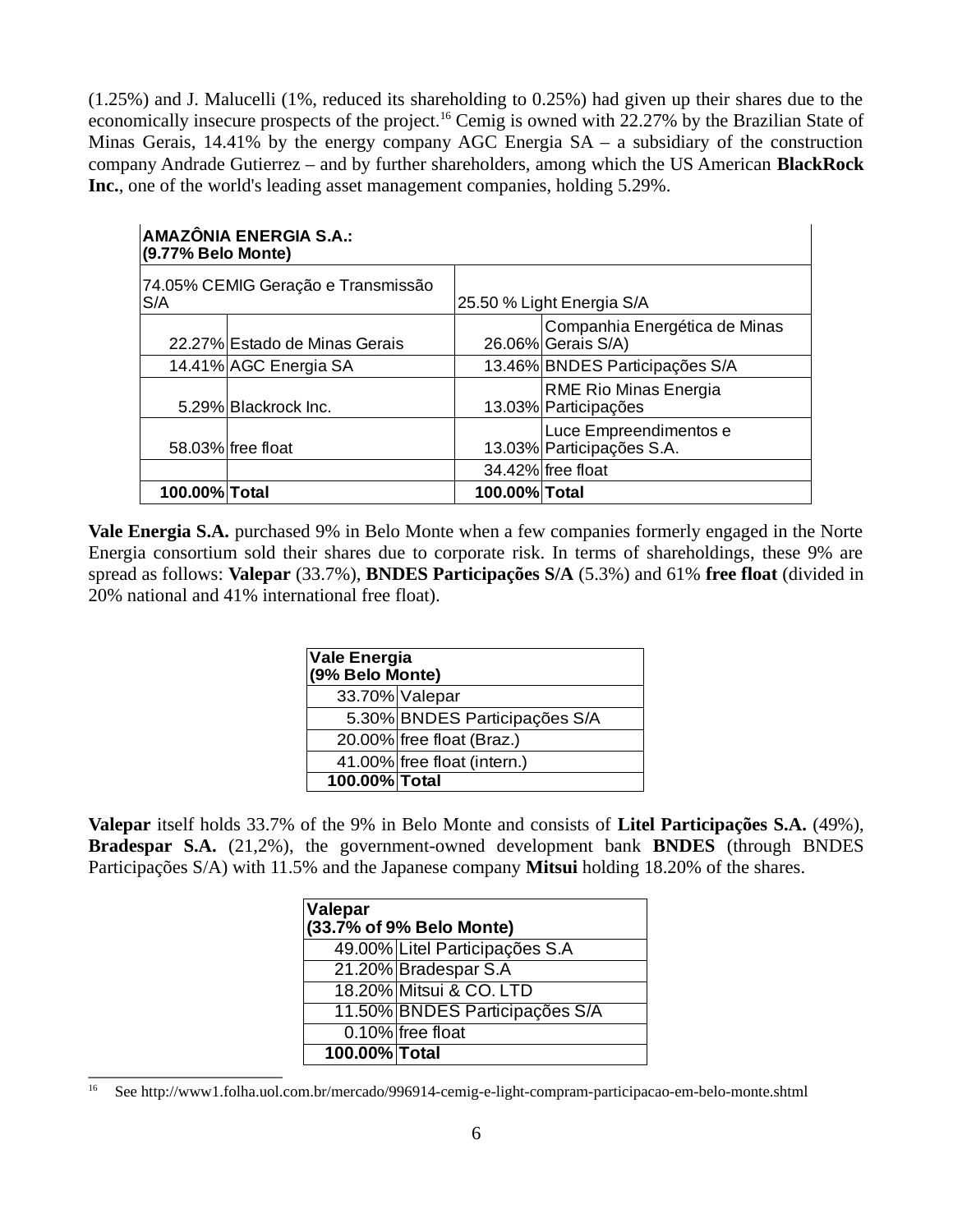#### <span id="page-6-0"></span>**Summing Up: The direct foreign equity participation in Belo Monte**

The direct participation of foreign transnational companies, funds and asset management companies in Norte Energia, the ownership consortium of Belo Monte, according to our calculations, amounts to **a share of 10.124% in the Belo Monte Dam**.



Photo Courtesy: Verena Glass

Through its 8.65 % shares in the Eletrobras group (and therefore also in the Eletrobras subsidiaries Chesf and Eletronorte, which all together hold 49.98% in Norte Energia S.A.), **the US American Bank JP Morgan Chase** holds **4.31% in the Belo Monte Dam**, which translates into a share of the potential **nominal capacity of 483.80 megawatts of the Belo Monte Dam**.

According to the Financial Statements of Eletrobras<sup>[17](#page-6-1)</sup>, **the Norwegian Funds Skagen K T Verdipapirfond** holds 2.03 % of this Brazilian electricity company. Calculated for the Belo Monte Dam, this means a **share of 1.011% or 113.54 megawatts for the Norwegian Funds[18](#page-6-2) .**

**The Spanish Iberdrola Energia S/A** holds 39% in Neoenergia S/A and therefore **3.86% in Belo**

<span id="page-6-1"></span><sup>17</sup> See http://www.eletrobras.com/elb/data/Pages/LUMIS9B0F75F9PTBRIE.htm#Relat%C3%B3rio%20Anual%20e %20de%20Sustentabilidade%20-%202012

<span id="page-6-2"></span> $18$  http://ipaper.skagenfondene.no/Skagenfondene/SKAGENFundsMR22013English/?epslanguage=de-CH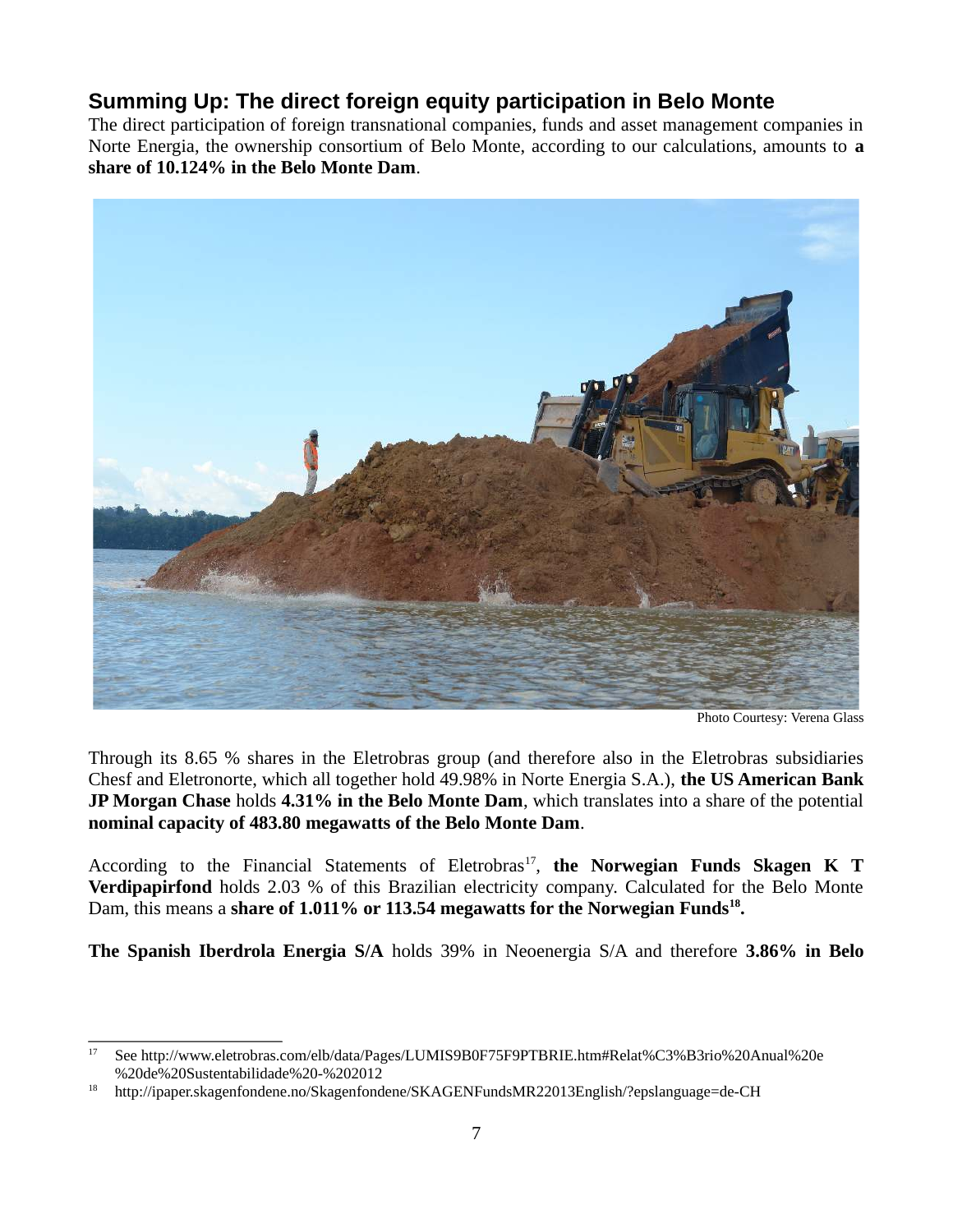**Monte,** according to the Brazilian Electricity Regulatory AgencyANEEL. That means a nominal capacity of **433.71 megawatts,** out of the 11.2331 gigawatts of the Belo Monte Dam.

**The Japanese conglomerate Mitsui** holds **0.55% percent in Belo Monte** through its shares of 18.20% in Valepar, the main shareholder of Vale. That equals to a **nominal capacity of 62.00 megawatts**.

**The US American asset management company BlackRock Inc<sup>[19](#page-7-1)</sup> holds 0.39% of the shares in the** Belo Monte project through its shares of 5.29% in CEMIG Geração e Transmissão S/A, according to figures released by the regulatory authority ANEEL. That means a nominal capacity of 43.25 megawatts. As the shares of BlackRock Inc. refer to the parent company CEMIG, the calculated share of BlackRock Inc. in the Belo Monte Dam increases, because CEMIG does not only own the CEMIG Geração e Transmissão S/A, but BlackRock Inc. also holds shares in Light Energia S/A. For the US American BlackRock Inc. this would be equivalent to 0.393% of shares in Belo Monte or a nominal capacity of 44.14 megawatts.

**The total of these shares – JP Morgan Chase with 4.31%, Skagen K T Verdipapirfond with 1.011%, Iberdrola with 3.86%, Mitsui with 0.55% and BlackRock Inc. with 0.393% – lead to a percentage of 10.124% of foreign capital.**

| <b>Transnational Capital investment in Belo Monte</b><br>companies<br>10.12% or 1,137.205 MW |                                   |             |
|----------------------------------------------------------------------------------------------|-----------------------------------|-------------|
|                                                                                              |                                   | MW of       |
| % Belo                                                                                       |                                   | <b>Belo</b> |
| Monte                                                                                        | Name                              | Monte       |
|                                                                                              | 4.3100% JP Morgan Chase           | 483.81      |
|                                                                                              | 3.8600% Iberdrola Energia S/A     | 433.71      |
|                                                                                              | 1.0110% Skagen K T Verdipapirfond | 113.54      |
|                                                                                              | 0.5500% Mitsui & CO. LTD          | 62.01       |
|                                                                                              | 0.3930% Blackrock Inc.            | 44.15       |
| 10.1240% <b>TOTAL</b>                                                                        |                                   | 1137.21     |

#### <span id="page-7-0"></span>**Following the money ...**

Considering further shareholdings and convoluted ownerships of foreign companies and funds between each other, the percentage of each foreign company involved indirectly in Belo Monte increases even more, but without changing the total percentage of 10.124% of foreign capital.

As the **BlackRock** Inc. also holds 3.212% in Iberdrola, their participation in the Belo Monte Dam increases by another 13.93 megawatts and results in a total of 58.07 megawatts or a share of 0.5169%.<sup>[20](#page-7-2)</sup>

<span id="page-7-1"></span><sup>&</sup>lt;sup>19</sup> By the reporting date of 30 June 2013 BlackRock Inc. units manage over 3.56 Trillion US-Dollar in assets (see [http://phx.corporate-ir.net/External.File?item=UGFyZW50SUQ9MTkzNjU3fENoaWxkSUQ9LTF8VHlwZT0z&t=1\)](http://phx.corporate-ir.net/External.File?item=UGFyZW50SUQ9MTkzNjU3fENoaWxkSUQ9LTF8VHlwZT0z&t=1). The vast majority is capital as trustee, administered by third parties.

<span id="page-7-2"></span><sup>&</sup>lt;sup>20</sup> The following calculations of the shares of BlackRock Inc. in the Belo Monte Dam do not result in an increasing total amount of foreign funds of Belo Monte, as long as it refers to other foreign shareholdings.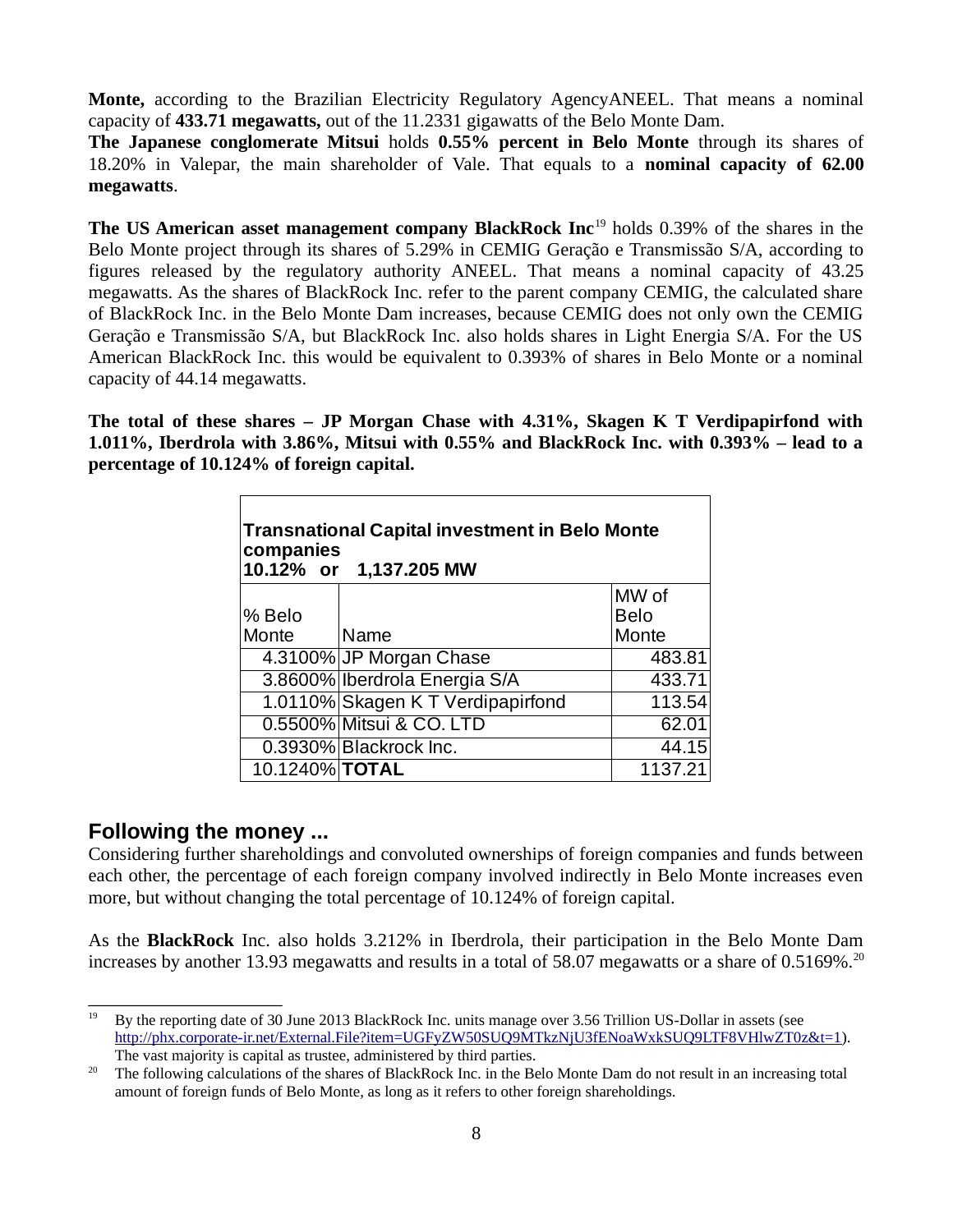BlackRock Inc. has also 2.82% of the JP Morgan Chase shares<sup>[21](#page-8-1)</sup>. Thus, another 13.64 megawatts of Belo Monte belong to BlackRock Inc. and therefore would increase the BlackRock share in Belo Monte to 71.71 megawatts or a calculated total share of 0.6384% of BlackRock Inc. in Belo Monte.<sup>[22](#page-8-2)</sup> Including the JP Morgan shares by the reporting date of 30 April 2013 that belong to the asset management fund **BlackRock Equity Dividend Fund** with 17,600,300 shares (0.47% in JP Morgan) and with a value of 862,590,703 US-Dollar (even if it includes funds commissioned in the name of third parties), the **BlackRock Inc. share in Belo Monte increases by another 2.37 megawatts to 74.08 megawatts or by 0.02% to 0.6404% of shares of the nominal capacity of Belo Monte.**

Through the shareholdings of the following companies and institutions in **Iberdrola**[23](#page-8-3), these also hold shares<sup> $24$ </sup> in Belo Monte: **Qatar Investment Authority** with 0.3234%, which is equivalent to 36.33 megawatts; the construction company **Actividades de Construcción y Servicios S.A. (ACS)**, Spain, with 0.2215% or 24.89 megawatts; the **Banco Financiero y de Ahorros S.A.**, Spain, with 0.1981% or 22.26 megawatts; the **Kutxabank S.A.**, Spain, with 0.1945% or 21.86 megawatts; and the **Société Générale S.A.**, France, with 0.1224% or 13.75 megawatts of shares in the nominal capacity of Belo Monte.

According to the prevailing rules of the capital market, the following companies<sup>[25](#page-8-5)</sup> hold shares in JP Morgan Chase and consequently, indirectly, in the Belo Monte Dam: The US American **Vanguard Group Inc.** share of JP Morgan equals to a 0.2017% share in Belo Monte, which is equivalent to 22.64 megawatts; the US American **State Street Corporation** holds a 0.1892% interest in Belo Monte, which is equivalent to 21.24 megawatts; the **Wellington Management Company LLP**, USA, holds a 0.1151% interest, which is equivalent to 12.92 megawatts; **FMR LLC**, USA, holds a 0.1030% interest, which is equivalent to 11.56 megawatts; **Price (T.Rowe) Associates Inc**, USA, holds a 0.0927% interest, which is equivalent to 10.40 megawatts; **Northern Trust Corporation**, USA, holds a 0.0638% interest, which is equivalent to 7.16 megawatts; **Capital World Investors (Capital Group)**, USA, holds a 0.0612% interest, which is equivalent to 6.87 megawatts and **Massachusetts Financial Services Co.**, USA, holds a 0.0578% interest in Belo Monte, which is equivalent to 6.48 megawatts.<sup>[26](#page-8-6)</sup>

#### <span id="page-8-0"></span>**… and into the maze of funds and asset management companies**

Many of the aforementioned companies – which through their participation exercise partial control over firms which have shares in the Belo Monte Dam – also belong themselves to other companies, or their shares are held by funds and asset management companies. These funds invest their clients' capital and hold it in trust, but under their own responsibility. A comprehensive and final analysis of each ownership by third parties has not been carried out and due to the amount of data is hardly feasible. However, there are three interesting examples from Europe: The **Norges Bank Investment Management** of the Norwegian State Fund and the **Allianz Asset Management AG** as well as the

<span id="page-8-1"></span><sup>&</sup>lt;sup>21</sup> See <u>http://finance.yahoo.com/q/mh?s=JPM+Major+Holders</u><br><sup>22</sup> Apy further shareholdings of the Black Bock Inc., such as in

<span id="page-8-2"></span><sup>22</sup> Any further shareholdings of the BlackRock Inc., such as in the State Street Corporation, the Nothern Trust Corporation or the T. Rome Price Associates Inc., have not been considered here, although they also show indirect forms of participation in the Belo Monte Dam (see below). See http://stockzoa.com/search/?q=blackrock

<span id="page-8-3"></span><sup>&</sup>lt;sup>23</sup> The Iberdrola share of BlackRock Inc. has been presented above.<br><sup>24</sup> The above mentioned shares are limited to the publicly available is

<span id="page-8-4"></span><sup>24</sup> The above mentioned shares are limited to the publicly available information on ownerships, according to the rules of the capital market.

<span id="page-8-5"></span><sup>&</sup>lt;sup>25</sup> The majority of the mentioned companies holds shareholdings between each other. However, this fact could not be considered in this analysis.

<span id="page-8-6"></span><sup>&</sup>lt;sup>26</sup> See table "Transnational capital investment in companies that invest in Belo Monte companies" t the end of this text.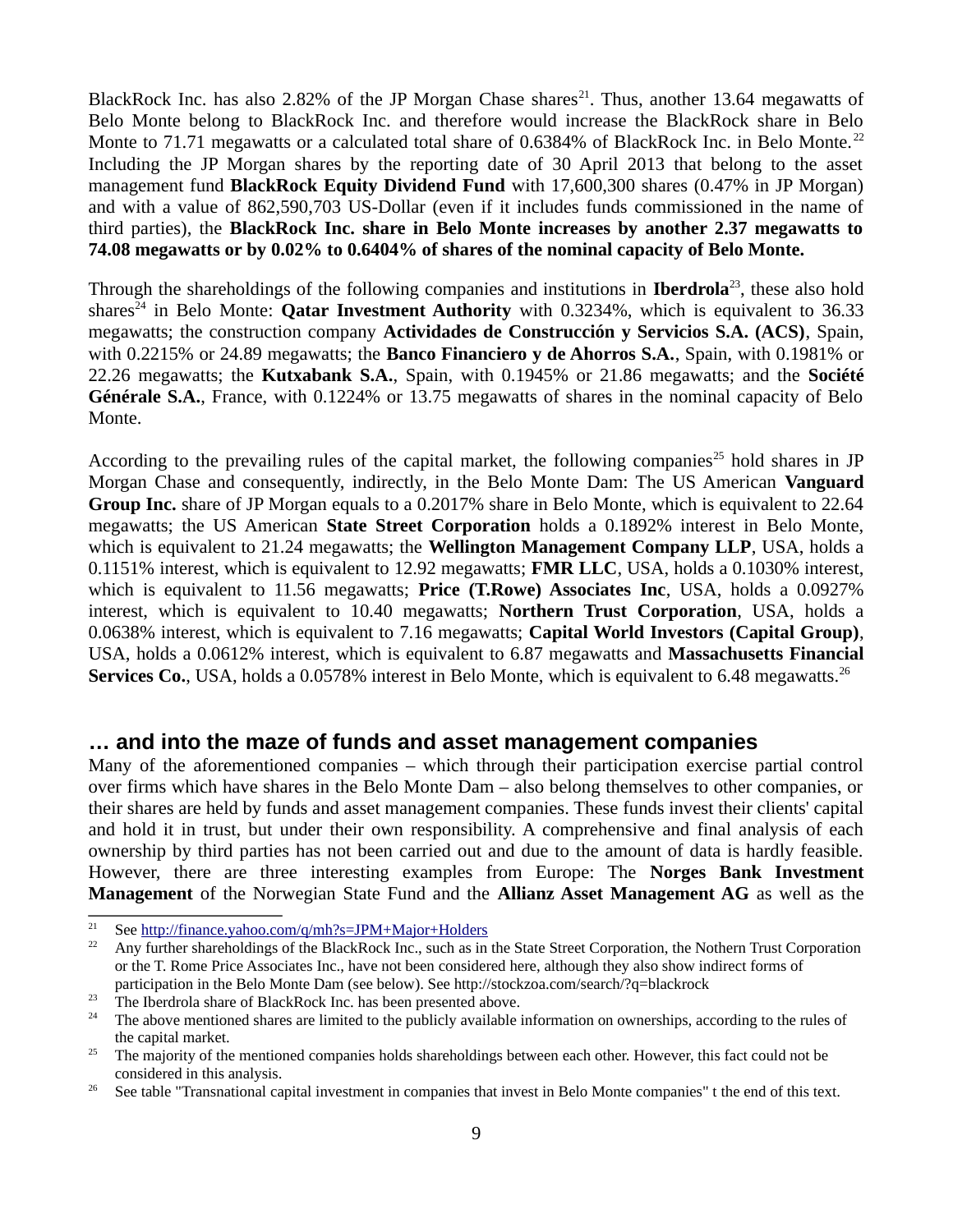**Allianz Global Investors of America,** both subsidiaries of Allianz SE.

The **Norges Bank Investment Management**<sup>[27](#page-9-0)</sup> holds 29,960,305 shares in JP Morgan Chase, 10,715,391 shares in BlackRock Inc., 1,235,215 shares in the Northern Trust Corporation, 4,239,270 in State Street Corporation, 1,900,994 in T. Rowe Price and 1,088,333 shares in Vale<sup>[28](#page-9-1)</sup>. The Norges Bank **Investment Management is calculated to reach about a 0.03% interest/share in the Belo Monte Dam, which is equivalent to 3.36 megawatts of the nominal capacity of the Belo Monte Dam.**

The German **Allianz Asset Management AG**[29](#page-9-2) holds 18.83 Million shares worth 893.53 Million US-Dollar in **JP Morgan** and additional 2,827,719 shares in **JP Morgan &Co**, according to the SEC-Filings by the reporting date of 31 March 2013<sup>[30](#page-9-3)</sup>. This is a total amount of 21,657,719 shares and corresponds to a share of 0.5720% in **JP Morgan Chase**. According to the SEC-Filings, the Allianz Asset Management AG also holds different packages of shares (1,641,712 and 11,735,951 shares) in **Vale** as well as 2,613,364 Vale shares. This is a total amount of 15,991,027 shares in Vale. **Thus, the Allianz Asset Management AG holds a 0.298% interest in Vale.** Besides, the Allianz Asset Management AG holds packages of 692,700 and 996,215 shares in **Companhia Energetica Minas Gerais (CEMIG)**, in total 1,688,915 shares. Furthermore, the asset management company of the Allianz holds 9,944,112 plus a package of 1,995,239 shares in the Brazilian Bank **Bradesco**, which for its part holds a 17.4% interest in Vale (and Vale a 9% interest in Belo Monte), through its equity investments Bradespar. The Allianz Asset Management also holds 397,742 shares in **BlackRock Inc.** and 1,842,856 shares in the **Northern Trust Corporation**, which also has shares in Belo Monte. Besides, it has 23,200 shares in the **State Street Corporation** and 18,656 shares in **T.Rowe Price**. **The Shareholdings of the Allianz Asset Management AG in the Belo Monte Dam result in a calculated share of about 0.05% or 5.61 megawatts.**

However, Allianz shareholdings in companies, which are indirectly involved in the Belo Monte Dam, are not restricted to the asset management of the Allianz Asset Management AG, but are also exerted by the US American subsidary Allianz Global Investors of America as well as Pimco<sup>[31](#page-9-4)</sup>. The **Allianz Global Investors of America**[32](#page-9-5) holds a package of 14,261,237 plus another package of 482,167 shares in **JP Morgan Chase &Co**, a package of 2,004,096 and another one of 364,639 shares in **Vale**, 919,250 shares in the **Bradesco Bank**, a package of 263,800 shares and another one of 46,266 shares in the **State Street Corporation** as well as 206,700 shares in the **Companhia Energetica Minas Gerais (CEMIG)**. In total, the **Allianz Global Investors of America holds a 0.03% interest/share in the Belo Monte Dam or another share of 3.36 megawatts.**

<span id="page-9-0"></span> $27$  Any data mentioned here, please see <http://www.sec.gov/Archives/edgar/data/1374170/000137417013000015/0001374170-13-000015.txt>

<span id="page-9-1"></span><sup>&</sup>lt;sup>28</sup> See<http://www.sec.gov/Archives/edgar/data/1374170/000137417013000015/0001374170-13-000015.txt>

<span id="page-9-2"></span>Any data mentioned here, please see <http://www.sec.gov/Archives/edgar/data/1535323/000119312513221767/0001193125-13-221767.txt>

<span id="page-9-3"></span><sup>30</sup> <http://www.sec.gov/Archives/edgar/data/1535323/000119312513221767/0001193125-13-221767.txt>

<span id="page-9-4"></span><sup>31</sup> Pinco is the biggest asset management of Allianz. Pimco's shareholdings are divided in a number of sub-funds, which could not be analysed for this study using the SEC-Files.

<span id="page-9-5"></span><sup>32</sup> Please see<http://www.sec.gov/Archives/edgar/data/822426/000119312512224719/0001193125-12-224719.txt>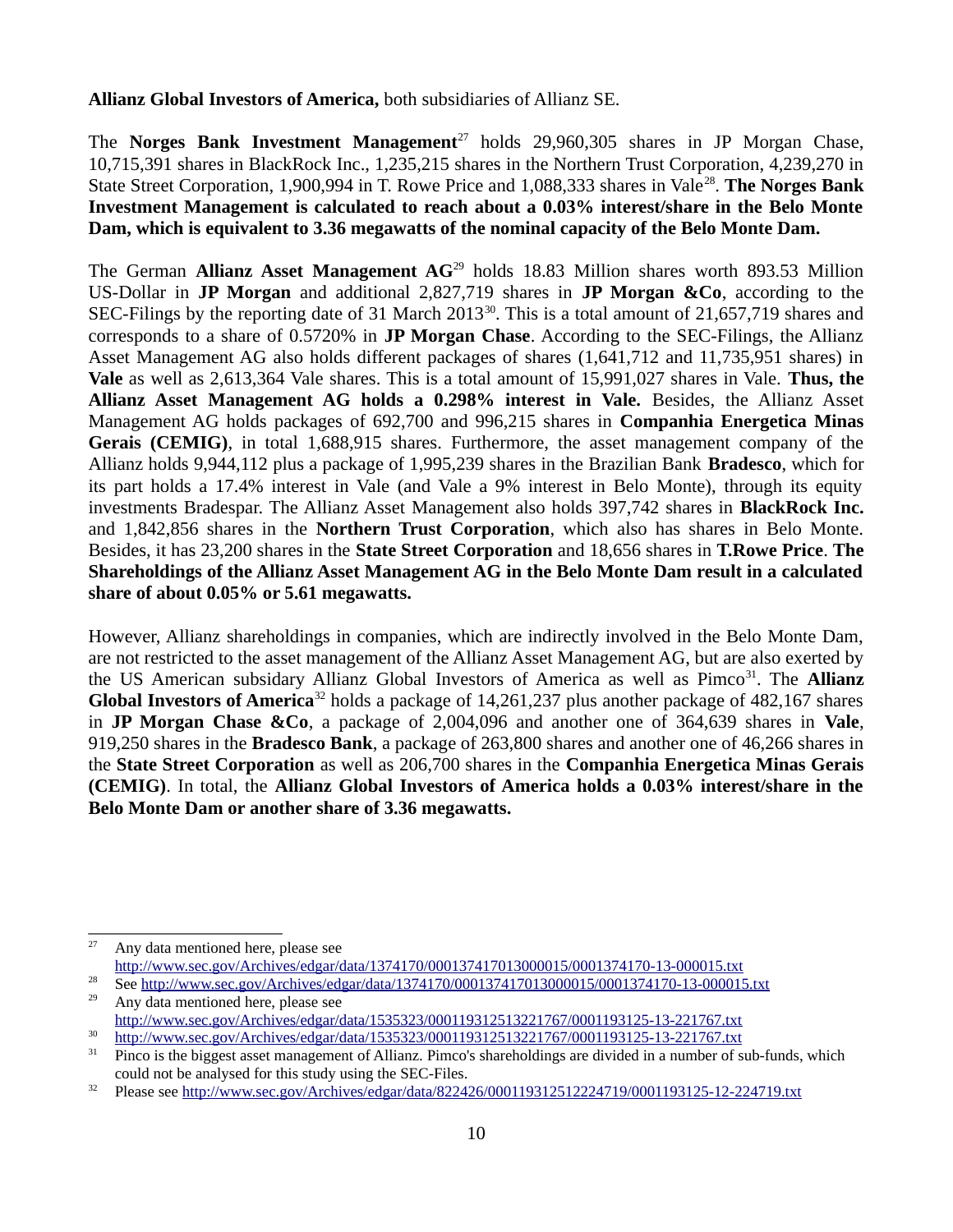| <b>Transnational capital investment in companies that</b><br>invest in Belo Monte companies |                                                              |                               |
|---------------------------------------------------------------------------------------------|--------------------------------------------------------------|-------------------------------|
| % Belo<br>Monte                                                                             | Name                                                         | MW of<br><b>Belo</b><br>Monte |
|                                                                                             | 0.640% Blackrock Inc.                                        | 74.08                         |
|                                                                                             | 0.323% Qatar Investment Authority                            | 36.33                         |
|                                                                                             | Actividades de Construcción y<br>0.221% Servicios S.A. (ACS) | 24.89                         |
|                                                                                             | 0.202% Vanguard Group Inc.                                   | 22.64                         |
| $0.198\%$ S.A.                                                                              | Banco Financiero y de Ahorros                                | 22.26                         |
|                                                                                             | 0.195% Kutxabank, S.A.                                       | 21.86                         |
|                                                                                             | 0.189% State Street Corporation                              | 21.24                         |
|                                                                                             | 0.122% Société Générale S.A.                                 | 13.75                         |
|                                                                                             | Wellington Management<br>0.115% Company LLP                  | 12.92                         |
|                                                                                             | 0.103% FMR LLC                                               | 11.56                         |
|                                                                                             | 0.093% Price (T.Rowe) Associates Inc                         | 10.40                         |
|                                                                                             | 0.064% Northern Trust Corporation                            | 7.16                          |
|                                                                                             | Capital World Investors (Capital<br>$0.061\%$ Group)         | 6.87                          |
|                                                                                             | <b>Massachusetts Financial</b><br>0.058% Services Co.        | 6.48                          |
|                                                                                             | 0.050% Allianz Asset Management AG                           | 5.61                          |
|                                                                                             | Allianz Global Investors of<br>0.030% America                | 3.36                          |
|                                                                                             | Norges Bank Investment<br>0.030% Management                  | 3.36                          |

#### <span id="page-10-0"></span>**Conclusion: why is it important to name the foreign companies' direct or indirect involvement in the Belo Monte dam?**

10.124% of foreign capital might seem to be a minor participation. But, who is making profits out of such a destructive project, is to be taken responsible as well – even if it might be arguable, that such a minor participation does not mean direct control and influence of the project. But these transnational companies are involved in other huge infrastructure and energy projects too, not only in Brazil but worldwide. And apparently, while these companies are making profits, they do care less about developing an effective corporate policy that would make sure, that they do not participate and benefit – directly or indirectly – from such projects.

#### **Therefore civil society and social movements need to hold these corporations to account.**